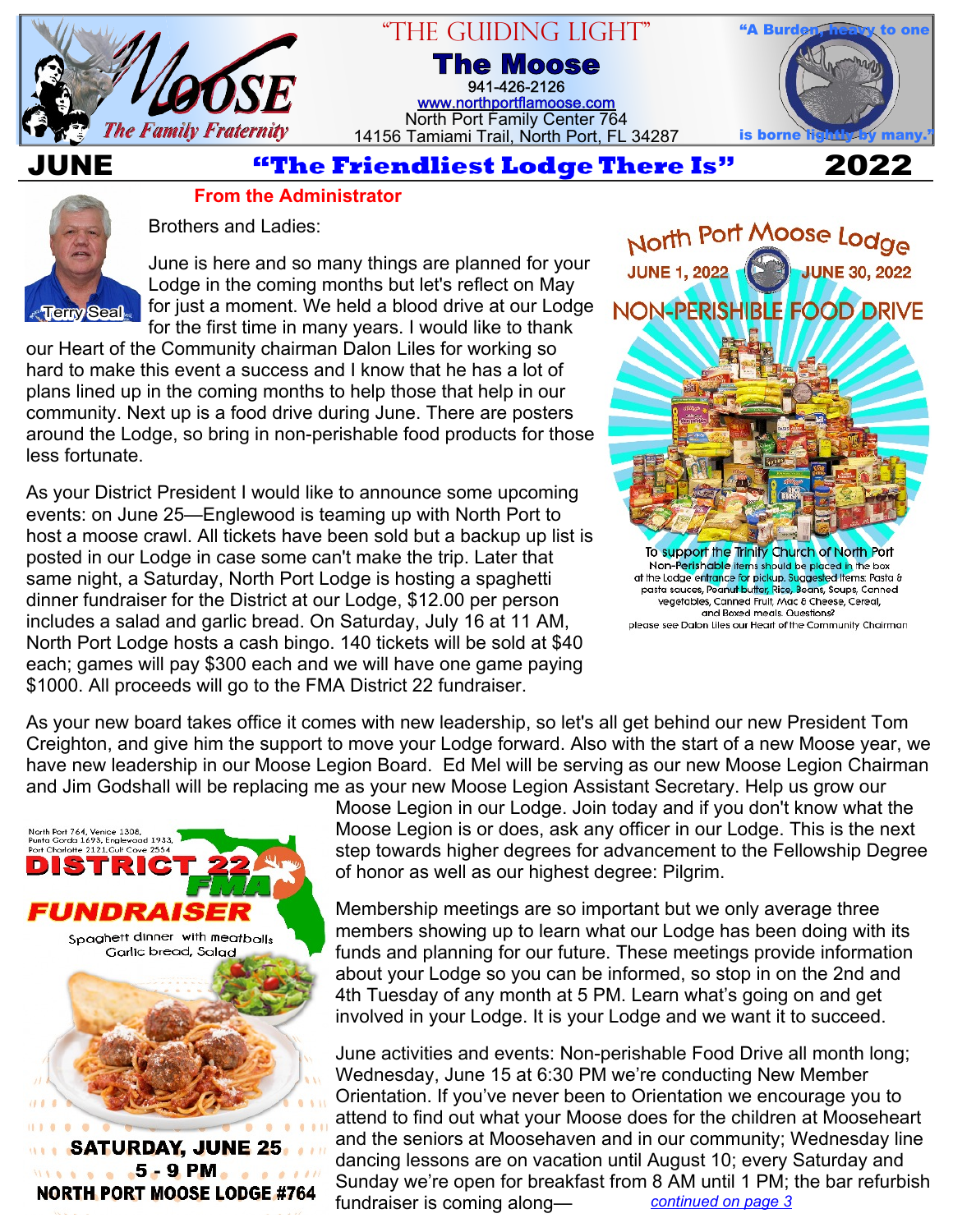**JUNE** 2022

# **The Guiding Light**

A monthly publication of North Port Moose Lodge #764

Page Number  $\mathcal{D}_{\cdot}$ 

### **Moose Lodge #764 Meetings Schedule**

General Membership Meetings (men & women attend) Second Tuesday of the Month: **June 14 @ 7 PM** Fourth Tuesday of the Month: **June 28 @ 7 PM**

| President             | <b>Thomas Creighton</b>  |
|-----------------------|--------------------------|
| <b>Vice President</b> | <b>James Godshall</b>    |
| Chaplain              | <b>Patricia Groves</b>   |
| Treasurer             | <b>Fred Leonard</b>      |
| Administrator         | Terry Seal               |
| <b>Jr Past Pres</b>   | Ed Mell                  |
| Trustee               | Don Caron                |
| Trustee               | <b>Paul Stevens</b>      |
| Trustee               | <b>Mike Gomez</b>        |
| Sgt-at-Arms           | <b>William Hostetler</b> |
| Asst. Sgt-at-Arms     | Anna Marie Mitchell      |
| <b>Inner Guard</b>    | <b>Scott Fusco</b>       |
| <b>Outer Guard</b>    | Dominic Russo            |
|                       |                          |

**LODGE & CHAPTER OFFICERS 2022 - 2023**



Chapter meeting **June 9 6:00 PM**



**July 14 6:00 PM** Chapter meeting

 Sr Regent: Ann Mell Secretary: Teresa Sekscinski Treasurer: Brenda Seal

Women of the Moose Chapter 1892 meet on the **second Thursday of every month at 6:00 PM in the annex**. The Chapter Board of Officers meet on the 4th Thursday at 6:00 PM: All women in the the North Port Moose are invited to join our Chapter.



Moose Legion meets 4th Tuesday  $@$  5 PM

## **From the Lodge President**

Brothers and Sisters,

I would like to thank Dalon Liles for a job well done on making our Blood Drive a success, we had 15 donors. Thank you to all of our members who attended our District meeting in Port Charlotte last month. It is with their support that we brought back the District Attendance Award. Congratulations to **James Godshall** for being chosen for our volunteer of the month of May.

June 11 is our next District meeting—in Englewood. Please plan to attend. On June 15 we're conducting orientation to welcome new Moose members. The next Moose Legion conferral is June 18 at Naples Lodge 1782.

Celebrate Father's Day on Sunday, June 19 with our \$5 Breakfast special for all Father-members of our Lodge. Then on June 25 we're serving a Spaghetti dinner to raise money in a District 22 fundraiser. Hope to see everyone there.

Fraternally, Tom Creighton President



**50¢ DISCOUNT SUNDAY DEAL** Applies to Bottled Beer and Mixed Drinks for Moose Pilgrims, Fellows, Legionnaires and Women of the Moose.